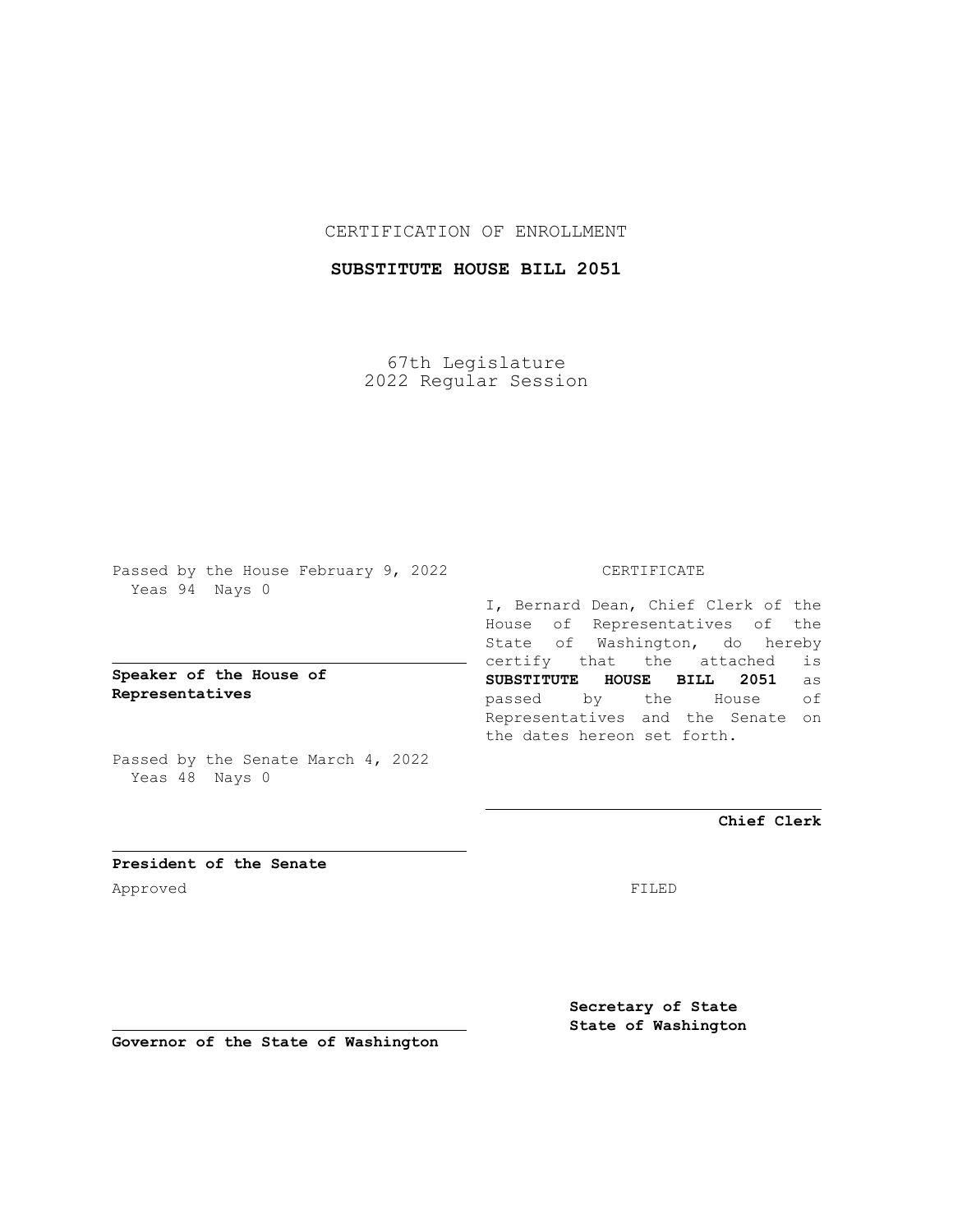## **SUBSTITUTE HOUSE BILL 2051**

Passed Legislature - 2022 Regular Session

**State of Washington 67th Legislature 2022 Regular Session**

**By** House Appropriations (originally sponsored by Representatives Rule, Shewmake, Ormsby, and Ramel)

READ FIRST TIME 02/03/22.

 AN ACT Relating to providing short-term disaster recovery financial assistance to agricultural producers; adding a new section to chapter 89.08 RCW; creating a new section; and declaring an 4 emergency.

BE IT ENACTED BY THE LEGISLATURE OF THE STATE OF WASHINGTON:

 NEW SECTION. **Sec. 1.** (1) The legislature finds that severe flooding hit Whatcom county in November of 2021, causing significant damage and immediate disruption to agricultural production including crop loss, livestock loss, and damage to facilities. The legislature finds that financial relief and recovery resources are often necessary for the survival of farms and ranches impacted by such destructive natural disasters.

 (2) The legislature further finds that disaster aid is critical to farmers and ranchers who may need financing but struggle to access capital due to a lack of financial documentation, lack of collateral, credit issues, or a perception of not being bankable. Following a disaster, farmers and ranchers may deplete their savings, borrow from family or friends, take out second mortgages, or grow credit card 19 debt to stay afloat.

 (3) The legislature further finds that some disaster assistance is available through programs provided by the United States

p. 1 SHB 2051.PL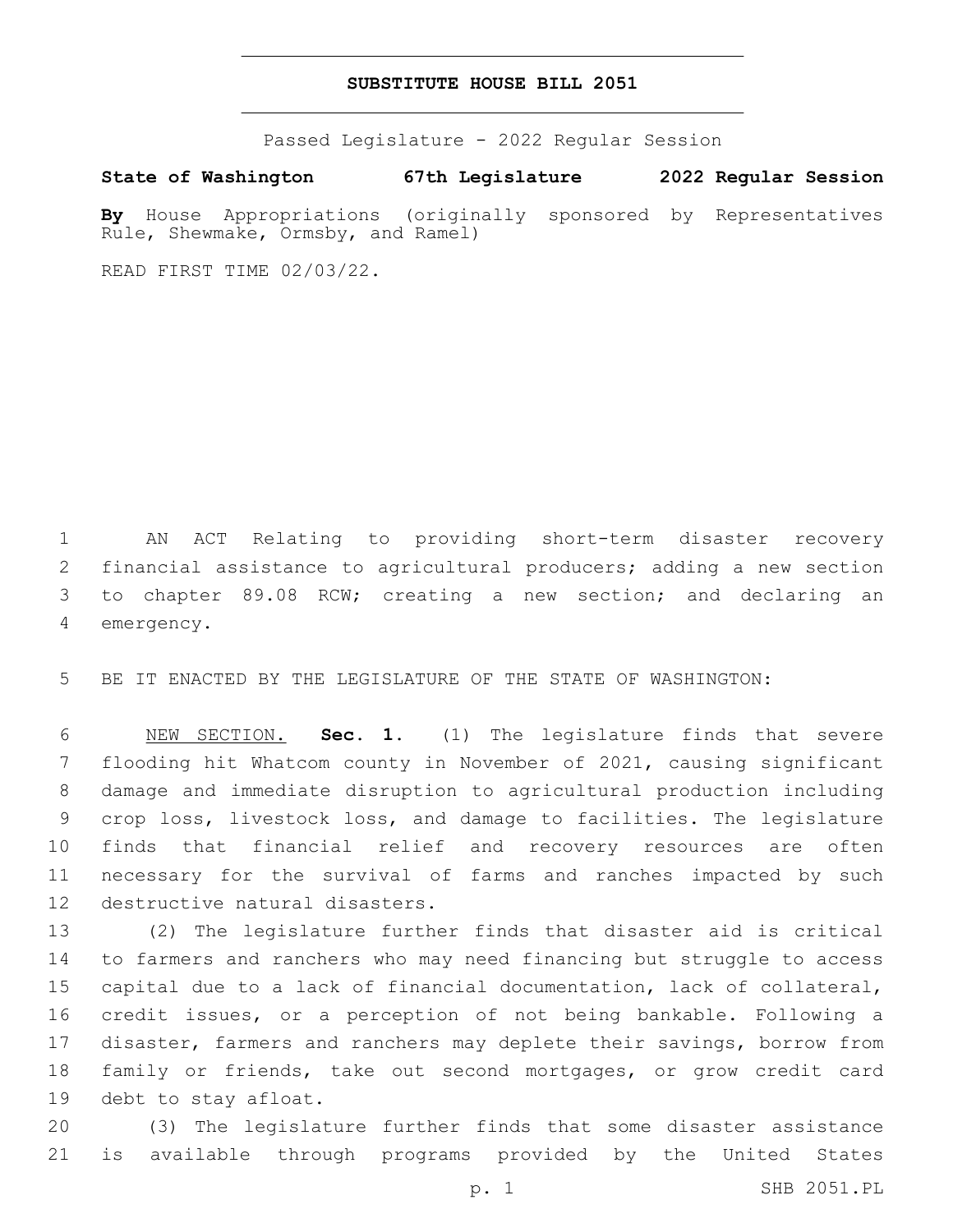department of agriculture, but that some farmers and ranchers may not be aware of the resources available and that it can take time to 3 secure grant funds.

 (4) The legislature further finds that short-term aid, or gap funding, would help retain businesses and jobs in the agricultural industry, and will help community and food system resilience while farmers and ranchers wait for longer term financing.

 (5) Therefore, the legislature intends to establish a grant program to initially provide short-term financial assistance to farmers and ranchers in the aftermath of the Whatcom county flooding that can be replicated in future natural disasters, and to ensure that farmers and ranchers are made aware of federal disaster 13 assistance programs and how to access them.

 NEW SECTION. **Sec. 2.** A new section is added to chapter 89.08 15 RCW to read as follows:

 (1) Subject to the availability of amounts appropriated for this specific purpose, the commission, in cooperation with local conservation districts, must develop and implement a short-term disaster recovery financial assistance program for farmers and ranchers. The program must initially address providing short-term funding to farmers and ranchers that sustained physical damage or economic loss due to the major flooding event that occurred in 23 Whatcom county during November 2021.

 (2) Under the program, the commission may provide grants to 25 eligible farmers and ranchers. Grant funds may be used for payroll, utilities and rent, marketing and advertising, building improvements 27 or repairs, replacing damaged or lost crops, livestock, and equipment, and other operations and business expenses.

 (3) In order to be eligible to apply for a grant under this section, a farmer or rancher must provide documentation of a reduction in agricultural income or activity as a result of a natural disaster such as a flood, earthquake, or wildfire.

 (4) The commission must coordinate with the department of agriculture and local conservation districts in conducting outreach to farmers and ranchers in order to increase awareness and understanding of the disaster recovery financial assistance program, and to ensure that farmers and ranchers are aware of other disaster relief assistance available through the state and federal government.

(5) The commission may adopt rules to implement this section.

p. 2 SHB 2051.PL